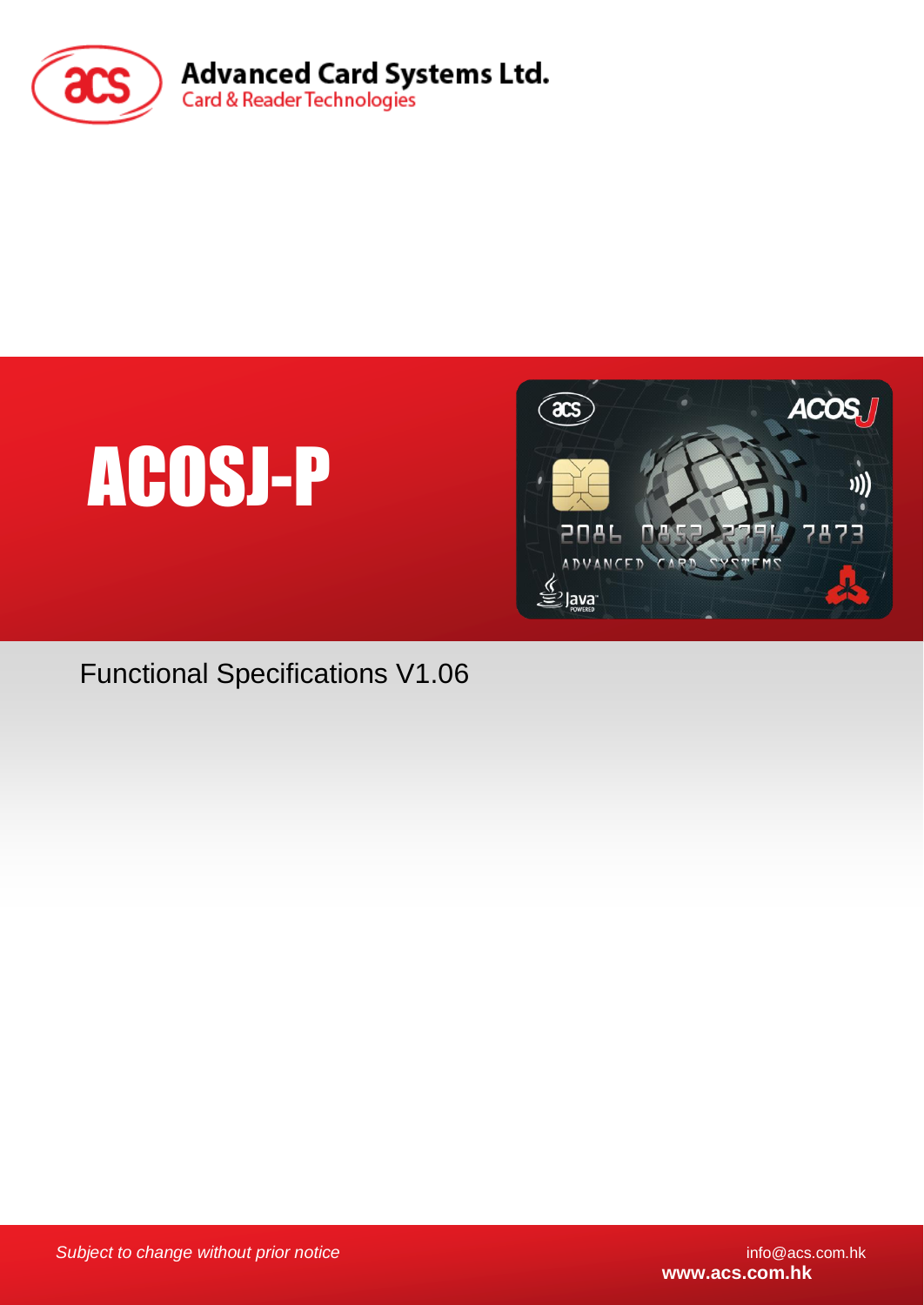

# **Table of Contents**

| 1.0.                                                                                                                       |                                                                                   |  |
|----------------------------------------------------------------------------------------------------------------------------|-----------------------------------------------------------------------------------|--|
| 1.1.<br>1.2.<br>1.3.<br>1.4.                                                                                               |                                                                                   |  |
| 2.0.                                                                                                                       |                                                                                   |  |
| 2.1.<br>2.2.<br>2.3.<br>2.4.<br>2.5.<br>2.6.<br>2.7.<br>2.8.                                                               |                                                                                   |  |
| 3.0.                                                                                                                       |                                                                                   |  |
| 4.0.                                                                                                                       |                                                                                   |  |
| 5.0.                                                                                                                       |                                                                                   |  |
| 5.1.                                                                                                                       |                                                                                   |  |
| 6.0.                                                                                                                       |                                                                                   |  |
| 6.1.<br>6.2.<br>6.3.<br>6.4.                                                                                               | 13.illum.com/induct/now-margin-text-file-text-file-text-file-text-file-text-file- |  |
| 7.0.                                                                                                                       | PBOC 3.0 Debit/Credit Application Dedicated Commands 14                           |  |
| 7.1.<br>7.2.<br>7.3.<br>7.4.<br>7.5.<br>7.6.<br>7.7.<br>7.8.<br>7.9.<br>7.10.<br>7.11.<br>7.12.<br>7.13.<br>7.14.<br>7.15. |                                                                                   |  |
| 8.0.                                                                                                                       |                                                                                   |  |
| 8.1.<br>8.2.                                                                                                               |                                                                                   |  |
| 9.0.                                                                                                                       |                                                                                   |  |
| 10.0.                                                                                                                      |                                                                                   |  |

# **List of Figures**

|--|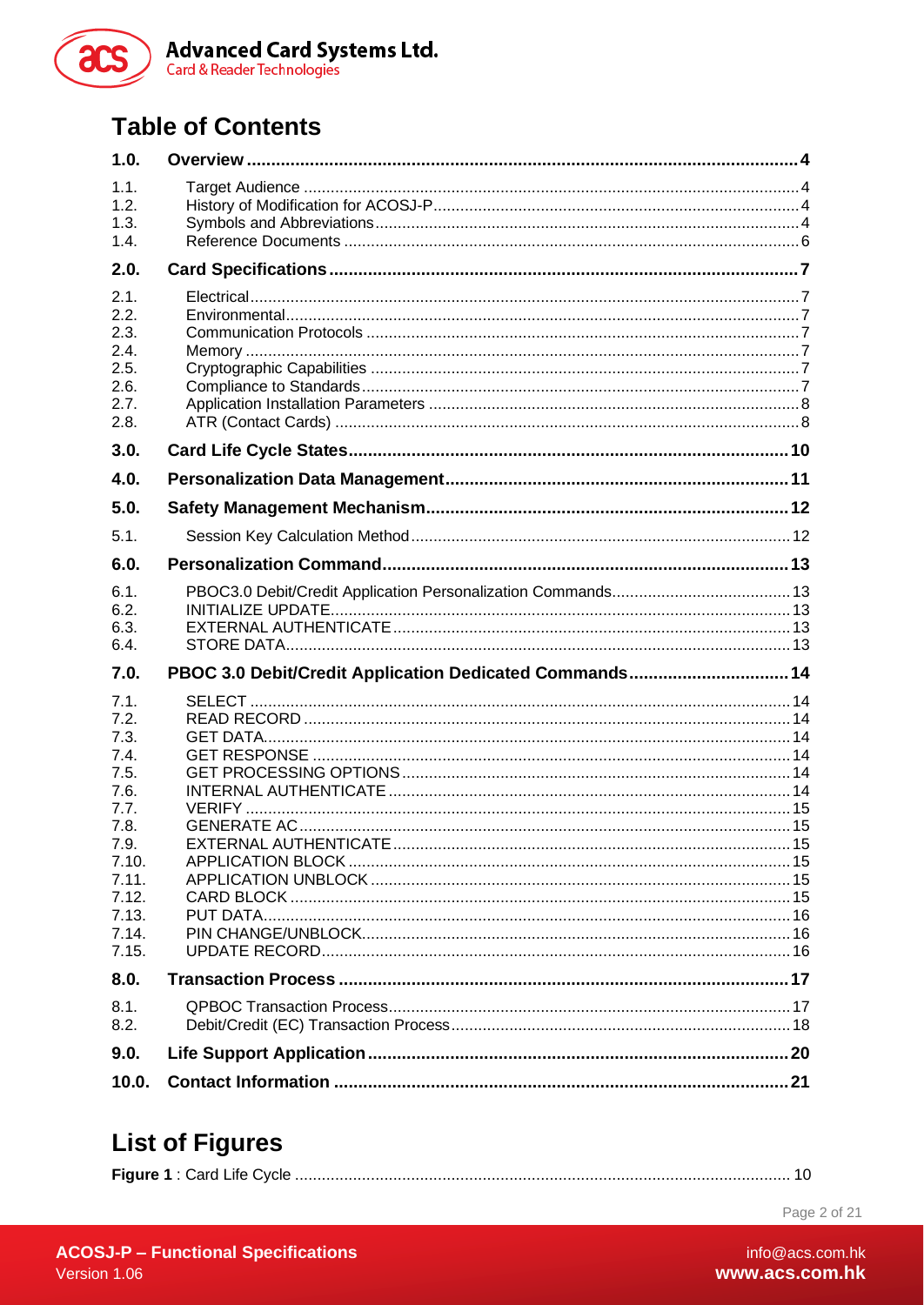

| Figure 3: ACOSJ-P Support Standard PBOC3.0 Debit/Credit Transaction Process  19 |  |
|---------------------------------------------------------------------------------|--|

# **List of Tables**

Page 3 of 21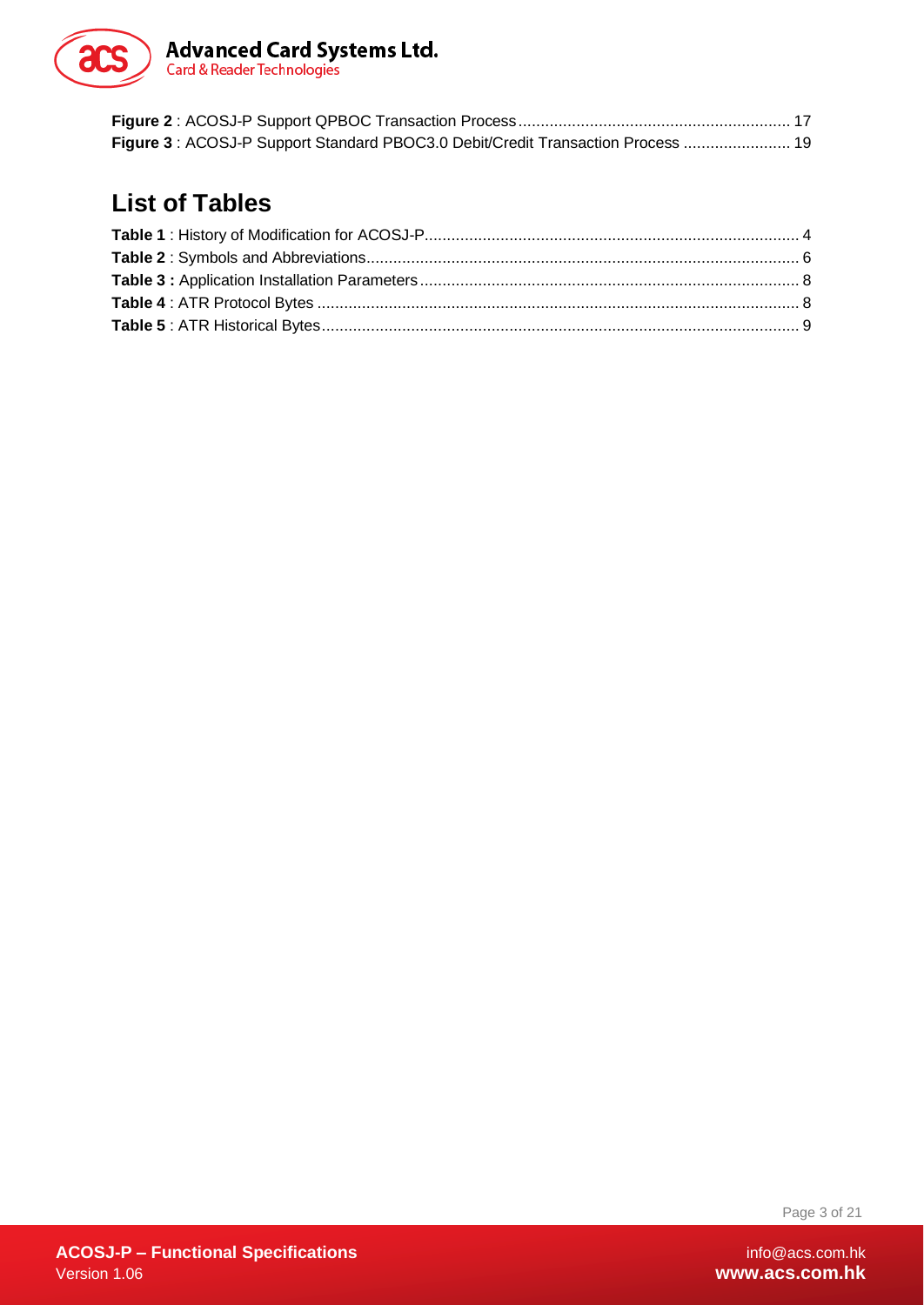

# <span id="page-3-0"></span>**1.0.Overview**

The ACOSJ-P is a highly secure smart card that has a built-in PBOC 3.0-certified Java applet, making it the perfect solution for PBOC 3.0 debit/credit applications and QPBOC applications. It complies with Java Card Specification v3.0.4, GlobalPlatform Specification v2.2.1, and Mapping Guidelines 1.0.1. It supports DES, 3DES, 3KDES, AES, RSA, SHA1, SM2, SM3 and SM4. This document describes the features and functions of the ACOSJ-P.

#### <span id="page-3-1"></span>**1.1. Target Audience**

This document is intended for software developers and technical specialists. The user is expected to be knowledgeable in the creation of banking applications.

#### <span id="page-3-2"></span>**1.2. History of Modification for ACOSJ-P**

| Version       | Date Released | <b>Modifications</b>                                                                                   |  |  |
|---------------|---------------|--------------------------------------------------------------------------------------------------------|--|--|
| ACOSJ-P v1.01 | November 2016 | $\bullet$ 12KB EEPROM<br>Operating Voltage: Contact Only 1.62V<br>to 5.5V, Dual Interface 2.7V to 5.5V |  |  |

**Table 1**: History of Modification for ACOSJ-P

#### <span id="page-3-4"></span><span id="page-3-3"></span>**1.3. Symbols and Abbreviations**

| <b>Abbreviation</b> | <b>Description</b>                     |
|---------------------|----------------------------------------|
| 3DES                | <b>Triple DES</b>                      |
| AAC                 | Application Authentication Cryptogram  |
| <b>AAR</b>          | Application Authorization Referral     |
| AC                  | Application Cryptogram                 |
| <b>AFL</b>          | <b>Application File Locator</b>        |
| <b>ARPC</b>         | Authorization Response Cryptogram      |
| <b>ARQC</b>         | Authorization Request Cryptogram       |
| <b>AID</b>          | Application/Account Identifier         |
| AIP                 | Application Interchange Profile        |
| <b>APDU</b>         | Application Protocol Data Unit         |
| <b>ATC</b>          | <b>Application Transaction Counter</b> |
| <b>ATR</b>          | Answer To Reset                        |
| CA                  | <b>Certificate Authority</b>           |
| <b>CDA</b>          | Combined DDA/AC Generation             |
| CDOL                | Card Risk Management Data Object List  |
| <b>CID</b>          | Cryptogram Information Data            |
| <b>CKV</b>          | Check Key Value                        |
| <b>CLA</b>          | Class byte of APDU commands            |
| <b>CM</b>           | <b>Card Manager</b>                    |
| <b>CVM</b>          | <b>Cardholder Verification Method</b>  |
| <b>CVR</b>          | <b>Card Verification Result</b>        |

Page 4 of 21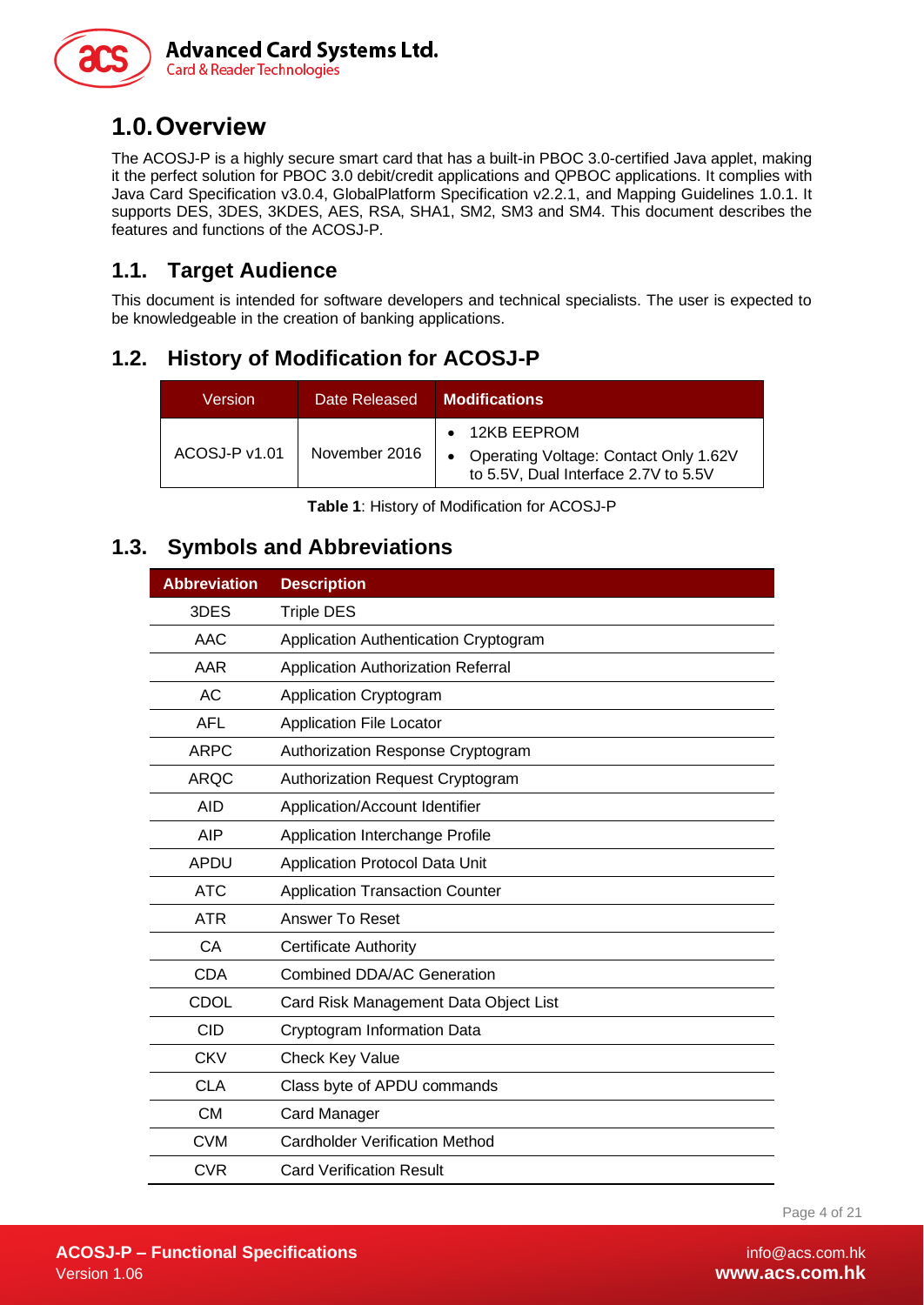

# **Advanced Card Systems Ltd.**<br>Card & Reader Technologies

| <b>Abbreviation</b> | <b>Description</b>                                                                                  |
|---------------------|-----------------------------------------------------------------------------------------------------|
| COS                 | <b>Card Operating System</b>                                                                        |
| <b>DDA</b>          | Dynamic Data Authentication                                                                         |
| <b>DOL</b>          | Data Object List                                                                                    |
| <b>DDOL</b>         | Dynamic Data Authentication Data Object List                                                        |
| <b>DES</b>          | Data Encryption Standard                                                                            |
| DF                  | <b>Dedicated File</b>                                                                               |
| <b>DGI</b>          | Data Group Index                                                                                    |
| DEC(C, K)           | Decryption of data C with key K using DES or 3DES                                                   |
| ENC(P, K)           | Encryption of data P with key K using DES or 3DES                                                   |
| EF                  | <b>Elementary File</b>                                                                              |
| <b>FCI</b>          | <b>File Control Information</b>                                                                     |
| <b>GPO</b>          | <b>Get Processing Option</b>                                                                        |
| IC                  | <b>Integrated Circuit</b>                                                                           |
| <b>INS</b>          | Instruction byte of APDU commands                                                                   |
| M                   | Mandatory                                                                                           |
| O                   | Optional                                                                                            |
| <b>MAC</b>          | Message Authentication Code                                                                         |
| <b>MSB</b>          | <b>Most Significant Byte</b>                                                                        |
| <b>PBOC</b>         | People's Bank of China specifications                                                               |
| <b>PSE</b>          | Payment System Environment                                                                          |
| P <sub>1</sub>      | Parameter1                                                                                          |
| P <sub>2</sub>      | Parameter <sub>2</sub>                                                                              |
| P <sub>3</sub>      | Parameter3                                                                                          |
| <b>PDOL</b>         | Process Option Data Object List                                                                     |
| PIN                 | Personal Identification Number                                                                      |
| <b>RFU</b>          | <b>Reserved For Future Use</b>                                                                      |
| <b>SAD</b>          | <b>Signed Static Application Data</b>                                                               |
| <b>SDA</b>          | <b>Static Data Authentication</b>                                                                   |
| SW <sub>1</sub>     | Status Word 1                                                                                       |
| SW <sub>2</sub>     | Status Word 2                                                                                       |
| <b>SK</b>           | Session Key                                                                                         |
| <b>TC</b>           | <b>Transaction Certification</b>                                                                    |
| <b>TDOL</b>         | <b>Transaction Certification Data Object List</b>                                                   |
| <b>TLV</b>          | Tag-Length-Value                                                                                    |
| <b>UDK</b>          | Unique DEA Key                                                                                      |
| EC                  | Low-value Payment Specifications Based on Debit/Credit Application<br>(Electronic Cash Application) |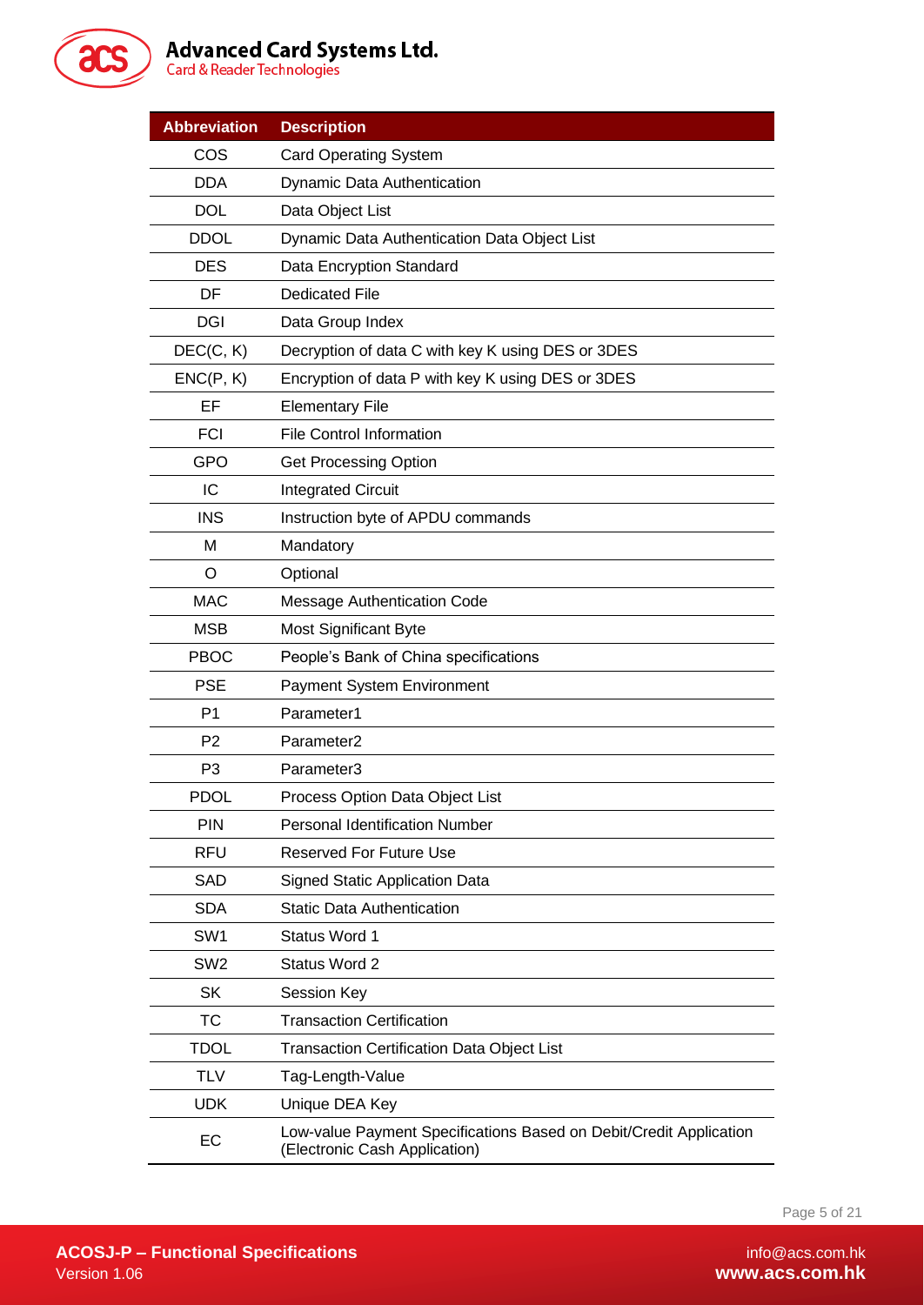

**Card & Reader Technologies** 

<span id="page-5-1"></span>

| <b>Abbreviation</b> | Description |  |
|---------------------|-------------|--|
|---------------------|-------------|--|

QPBOC Contactless Integrated Circuit Card Payment Specification

**Table 2**: Symbols and Abbreviations

#### <span id="page-5-0"></span>**1.4. Reference Documents**

- China Financial Integrated Circuit Card Specifications--Part 4: Debit/credit Application Specifications JR/T 0025.4—2013
- China Financial Integrated Circuit Card Specifications--Part 5: Debit/Credit Application Card Specification JR/T 0025.4—2013
- China Financial Integrated Circuit Card Specifications--Part 6: Debit/Credit Application Terminal Specifications JR/T 0025.4—2013
- China Financial Integrated Circuit Card Specifications--Part 7: Debit/Credit Application Card Security Specifications JR/T 0025.4—2013
- China Financial Integrated Circuit Card Specifications--Part 10: Debit/Credit card Personalization Guide JR/T 0025.4—2013
- China Financial Integrated Circuit Card Specifications--Part 12: Contactless Integrated Circuit Card Payment Specification JR/T 0025.4—2013
- China Financial Integrated Circuit Card Specifications--Part 13: Low-value Payment Specifications Based on Debit/Credit Application JR/T 0025.4—2013
- China Financial Integrated Circuit Card Specifications--Part 17: Enhanced Debit/Credit Application Security Specifications JR/T 0025.4—2013
- Java Card 3 API, Classic Edition Version 3.0.4
- Global Platform Card Specification Version 2.2.1

Page 6 of 21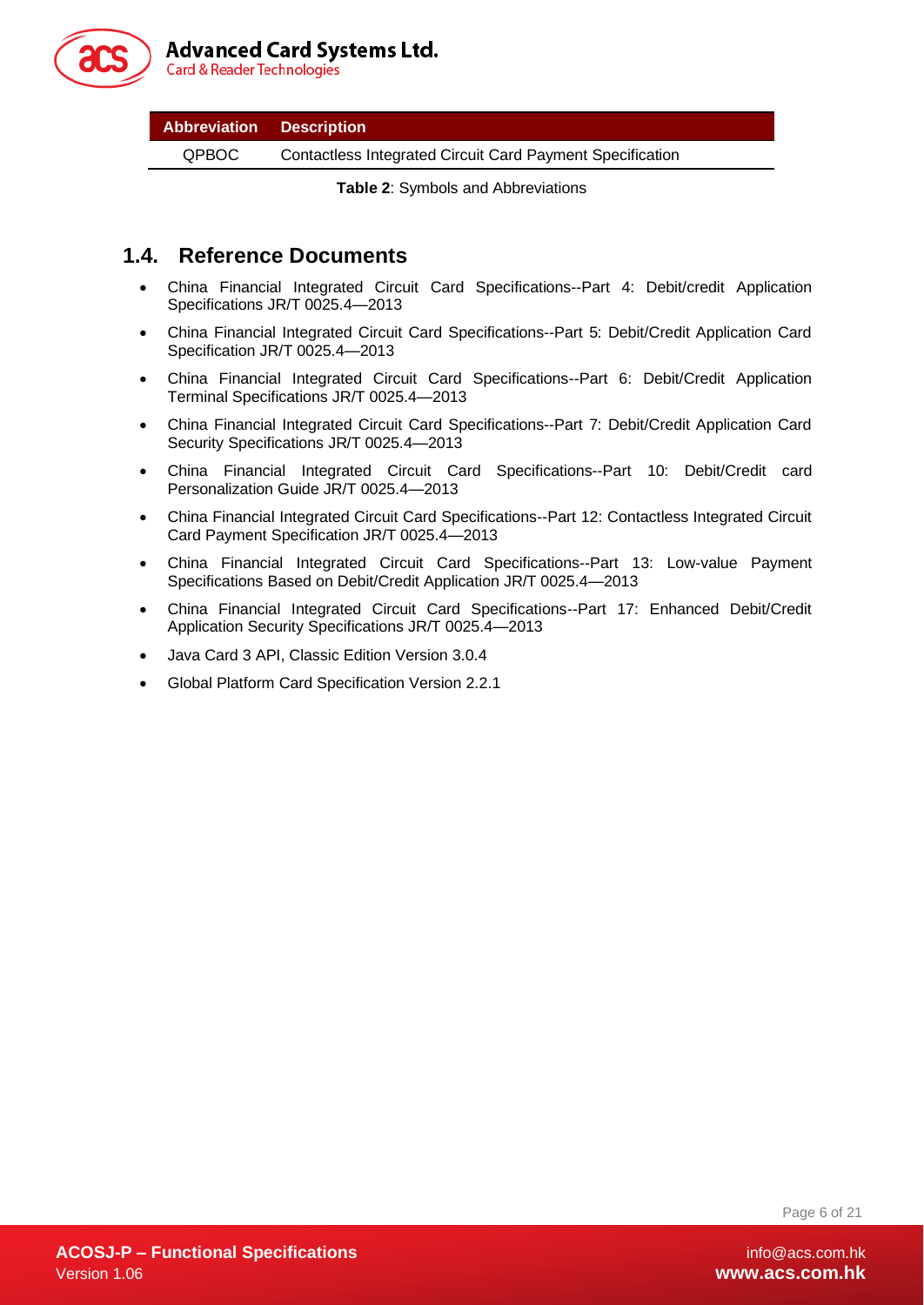

# <span id="page-6-0"></span>**2.0.Card Specifications**

This section summarizes the features and functionalities of the ACOSJ-P.

#### <span id="page-6-1"></span>**2.1. Electrical**

• Operating voltage: 1.62 V – 5.5 V DC+/-10% (Contact only card)

2.7 V – 5.5 V DC +/-10% (Contact interface of dual interface card)

- Maximum supply current: < 10mA
- ESD protection: ≤ 5 KV

#### <span id="page-6-2"></span>**2.2. Environmental**

- Operating temperature: -25 °C to 85 °C
- Storage temperature: -40 °C to 100 °C

#### <span id="page-6-3"></span>**2.3. Communication Protocols**

- T=0, T=1 with baud up to 625 kbps (external clock frequency 5MHz)
- T=CL protocol with baud up to 848 kbps

#### <span id="page-6-4"></span>**2.4. Memory**

- Capacity: 12 KB
- EEPROM endurance: 500,000 erase/write cycles
- Data retention: 30 years

#### <span id="page-6-5"></span>**2.5. Cryptographic Capabilities**

- DES,2K3DES (ECB and CBC)
- RSA: 768 to 2048 bits
- Hash: SHA1, SHA224, SHA256, SHA384, SHA512
- SM2/SM3/SM4

#### <span id="page-6-6"></span>**2.6. Compliance to Standards**

- Compliant with ISO 7816 Parts 1, 2, 3, 4
- Compliant with ISO 14443 Type A
- Compliant with PBOC 3.0 Debit/Credit
- Compliant with PBOC 3.0 QPBOC
- Compliant with Java Card Specification Version 3.0.4
- Compliant with Global Platform Specification Version 2.2.1

Page 7 of 21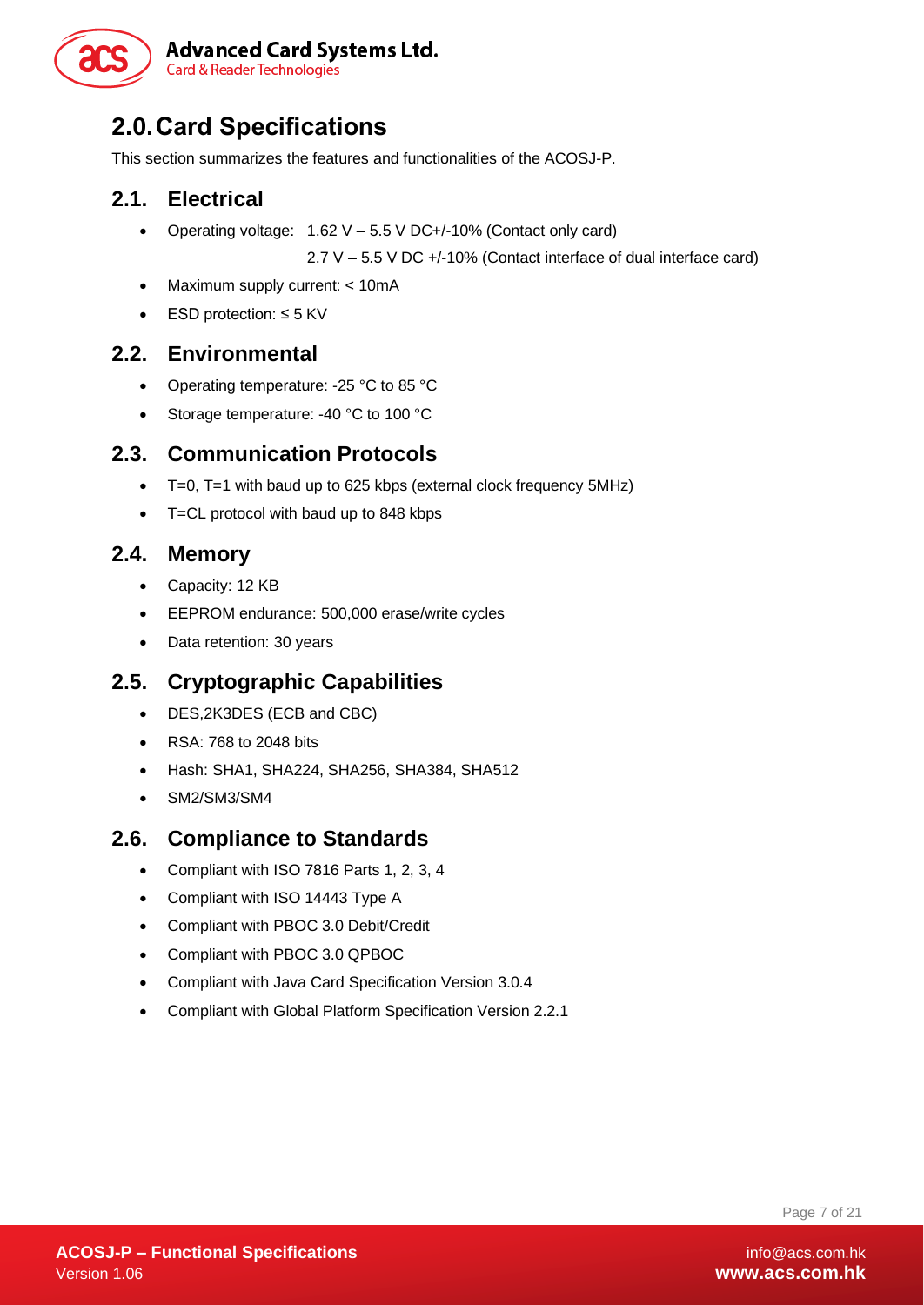

#### <span id="page-7-0"></span>**2.7. Application Installation Parameters**

ACOSJ-P adopts the following parameter definitions:

| <b>Program Package AID</b> | <b>Application AID</b>        | <b>Privilege</b>                     | <b>Description</b> |  |
|----------------------------|-------------------------------|--------------------------------------|--------------------|--|
|                            | A000000333A101 (application)  | Below are installation<br>parameters | <b>PBOC 3.0</b>    |  |
| A000000333A1               | A000000333A102<br>(PSE, PPSE) | Null                                 | application        |  |

**Table 3:** Application Installation Parameters

<span id="page-7-2"></span>When installing the A000000333A101 (application), you can use a 1-byte parameter to indicate the application supported by the card.

|    | b <sub>8</sub> | b7 | b6 | b <sub>5</sub> | b4       | b3 | b2 | b <sub>1</sub> | <b>Description</b>                |
|----|----------------|----|----|----------------|----------|----|----|----------------|-----------------------------------|
|    | 1              | 0  | 0  | 0              | 0        | 0  | 0  | 0              | Supports state secret algorithms. |
|    | 0              | 0  | 0  | 0              | $\Omega$ | 0  | 0  | 0              |                                   |
|    | 0              | 0  | 0  | 0              | 0        | 0  | 0  | 1              | Contact debit/credit application  |
| C9 | 0              | 0  | 0  | 0              | 0        | 0  | 1  | 0              | E-cash (EC) application           |
|    | 0              | 0  | 0  | 0              | $\Omega$ | 1  | 0  | 0              | <b>QPBOC</b>                      |
|    | 0              | 0  | 0  | 0              |          | 0  | 0  | 0              | Support contactless debit/credit  |
|    | Other values   |    |    | Reserved       |          |    |    |                |                                   |

#### <span id="page-7-1"></span>**2.8. ATR (Contact Cards)**

After a hardware reset (e.g. power up) is performed, the card transmits an Answer-to-Reset (ATR) in compliance with ISO 7816 Part 3. ACOSJ-P supports the protocol type T=0 in direct convention.

The default ATR is as follows:

| <b>Parameter</b>                    | <b>ATR</b> | <b>Description</b>                                         |  |  |
|-------------------------------------|------------|------------------------------------------------------------|--|--|
| TS                                  | 3Bh        | Direct convention, the least significant bit is sent first |  |  |
| T0                                  | 69h        | TB1, TC1 and TD1 followed by 9 historical characters       |  |  |
| TB1                                 | 00h        | No programming voltage required                            |  |  |
| TC1                                 | 02h        | Extra guard time                                           |  |  |
| 9 historical characters (ACOSJvXXX) |            |                                                            |  |  |

#### <span id="page-7-3"></span>**Table 4**: ATR Protocol Bytes

The 9 historical characters are composed of the following:

| <b>Historical Bytes</b> | <b>ATR</b> | <b>Description</b> |
|-------------------------|------------|--------------------|
|                         | 41h        | Indicates 'A'      |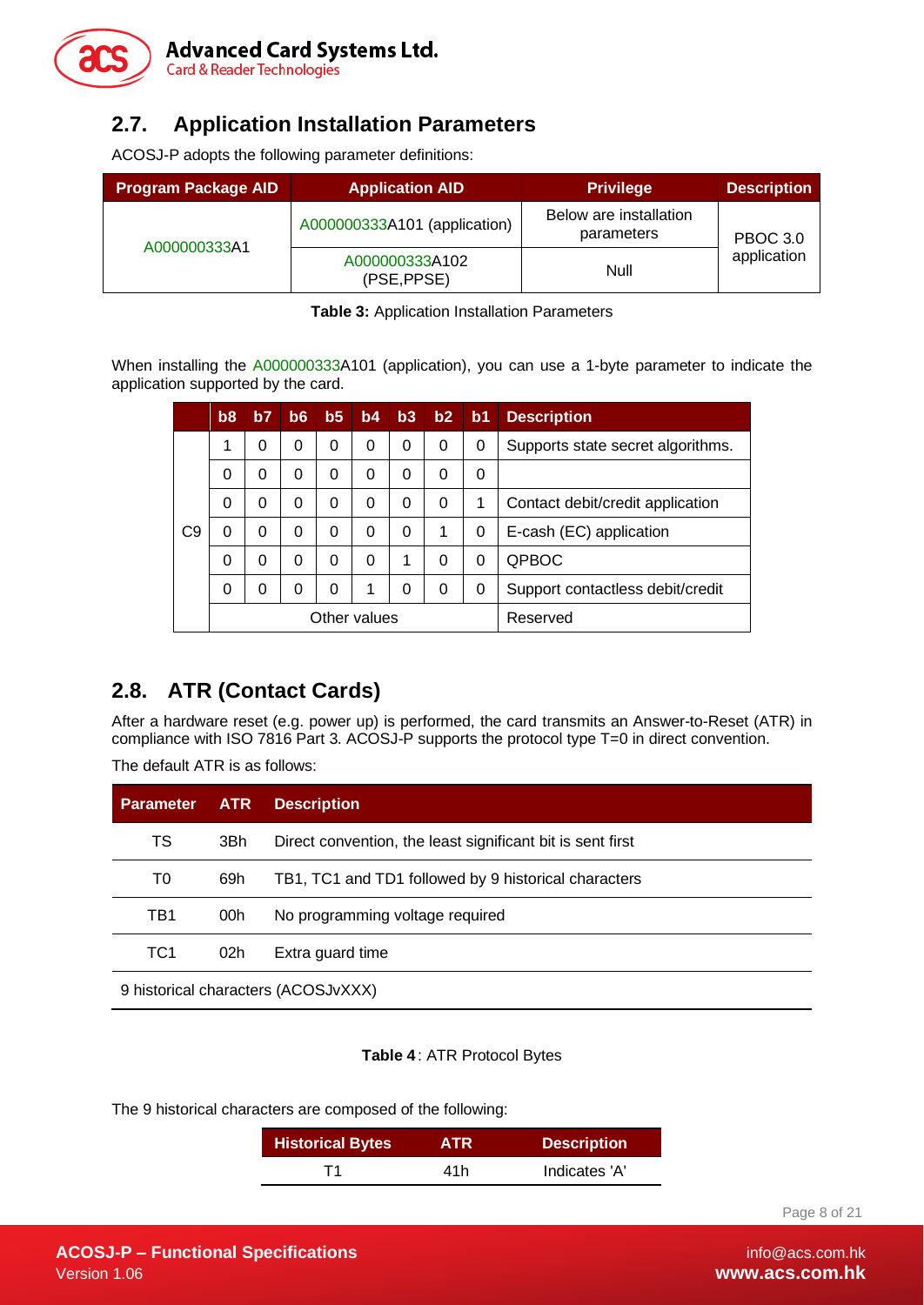

# **Advanced Card Systems Ltd.**<br>Card & Reader Technologies

| <b>Historical Bytes</b> | <b>ATR</b>  | <b>Description</b> |
|-------------------------|-------------|--------------------|
| T <sub>2</sub>          | 43h         | Indicates 'C'      |
| T3                      | 4Fh         | Indicates 'O'      |
| <b>T4</b>               | 53h         | Indicates 'S'      |
| T5                      | 4Ah         | Indicates 'J'      |
| Τ6                      | 76h         | Indicates 'v'      |
| $T7 - T9$               | 31h 30h 30h | Indicates '100     |

<span id="page-8-0"></span>**Table 5**: ATR Historical Bytes

Page 9 of 21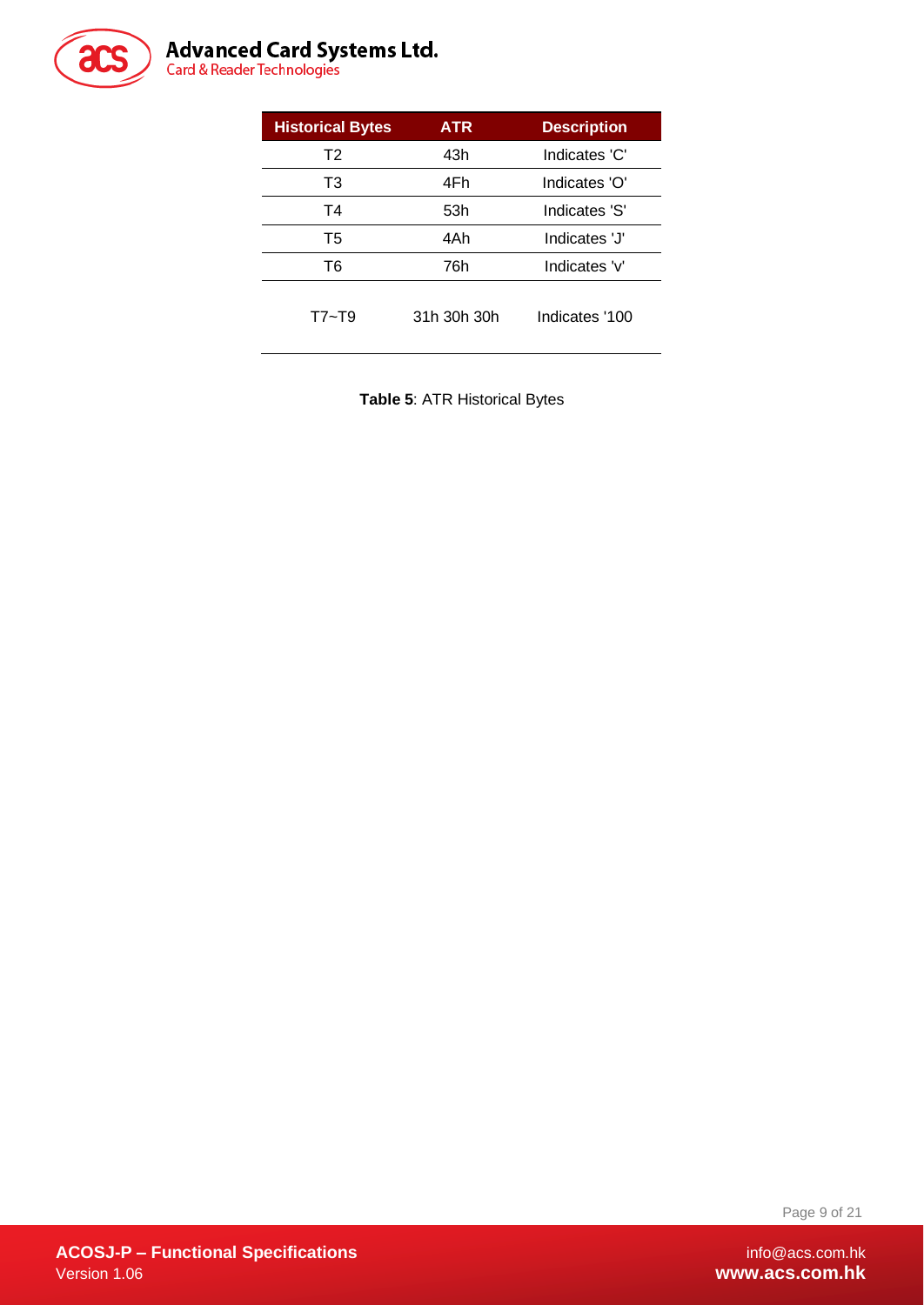

# <span id="page-9-0"></span>**3.0.Card Life Cycle States**

The ACOSJ-P has three card states: initial state, user state, and card block state, as shown in the following figure.



**Figure 1**: Card Life Cycle

- <span id="page-9-1"></span>1. **Initial State –** When the ACOSJ-P leaves the factory, the card is in the initial state.
- 2. **User State –** When the card is in the initial state, the user instantiates the PSE, PPSE, and PBOC 3.0 application Applet, and sends the personalization command to load user data so that the card will go to the user state. When the card is in the user state, the Delete Instance command can be sent to delete PSE, PPSE, and PBOC instances, so that the card will return to the initial state. Before deleting instances, you need to use the master key to initiate the secure channel session to successfully initiate the authentication secure channel.
- 3. **Card Block State –** When the card is in the user state, the user can send the Card Block command to make the card go to the card block state. After the card is blocked, all data in the card cannot be accessed, and Applet of all applications will become invalid.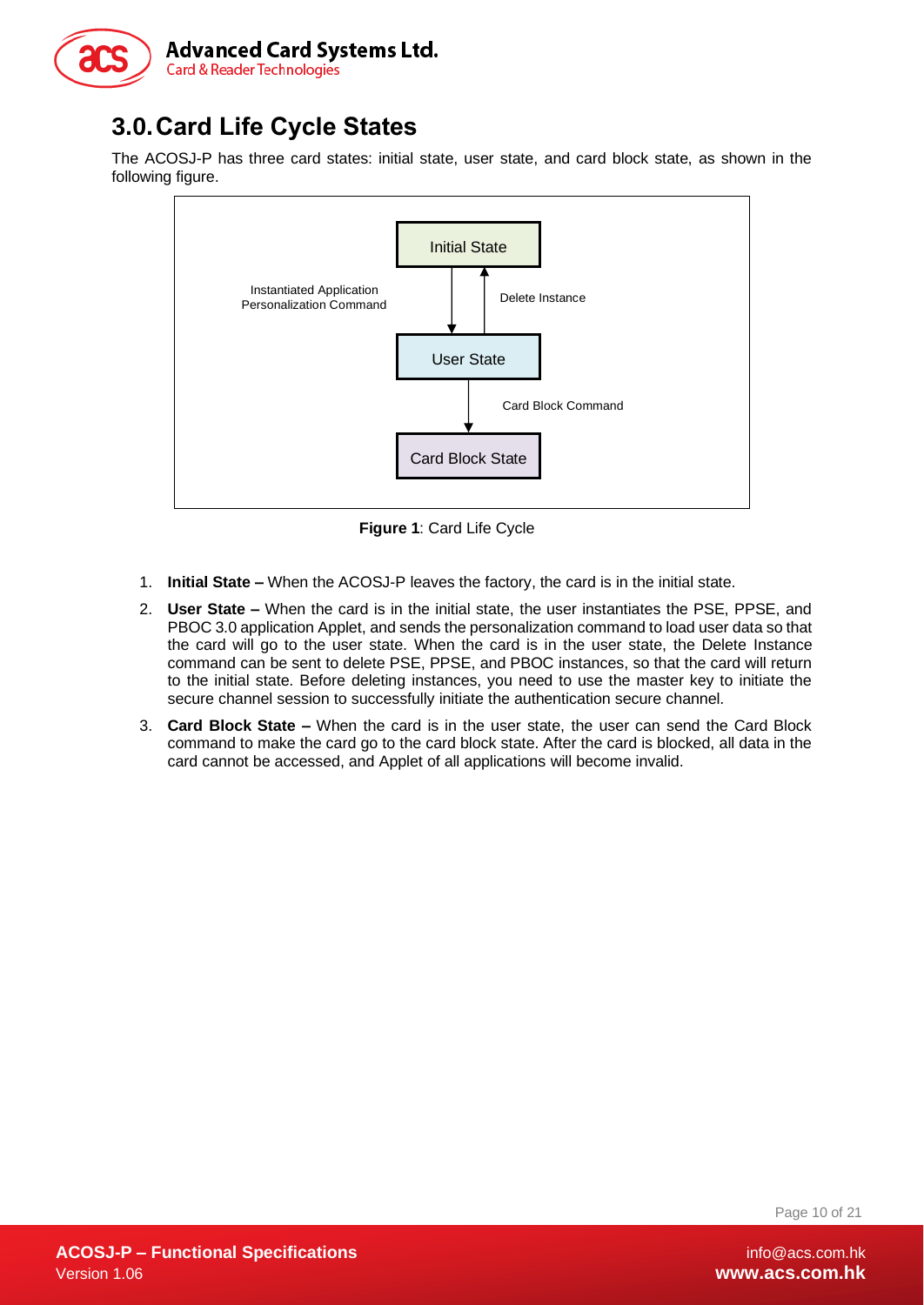

# <span id="page-10-0"></span>**4.0.Personalization Data Management**

PBOC 3.0 application personalization means to organize data in the form of data grouping and add data to the ICC. The data grouping identifier (DGI) is a 2-byte hex value. The first byte of the DGI is 01h – 1Eh, indicating the data stored SFI. The second byte indicates the record number of the SFI. All the other DGIs whose first byte is out of the range are used to index data not stored in the SFI.

- Magnetic Track Data
- Cardholder Information Data
- Authentication Data and Issuer Public Key Certificate
- Authentication Data: Issuer Public Key Index, Reminder, and CA Public Key Index
- Authentication Data, SAD
- Authentication Data: ICC Public Key Certificate
- ICC Public Key Index and Reminder
- Static Application Data
- Card Risk Management Data
- Card Risk Management Data
- Static Application Data
- Terminal Velocity Checking Data
- Card Risk Management Data
- Card Authentication Related Data (QPBOC)
- Card Internal Risk Management Data
- Card Private Risk Management Data
- DES Key
- SM4 Key
- DES Check Key Value
- SM4 Check Key Value
- ICC Private Key (CRT)
- SM2 Public Key and Private Key
- Offline PIN Value
- PIN Attempt Count and Maximum Attempt Limit
- GPO Response Data of the Standard Debit/Credit Transaction
- GPO Response Data of the Standard Debit/Credit Transaction (State Secret)
- EC Transaction GPO Response Data
- EC Transaction GPO Response Data (State Secret)
- QPBOC Transaction GPO Response Data
- QPBOC Transaction GPO Response Data (State Secret)
- Issuer Application Data
- Select Application Response Data for Debit/Credit Transaction (Contact)
- Select Application Response Data (Contactless)
- Select PSE Response Data
- Select PPSE Response Data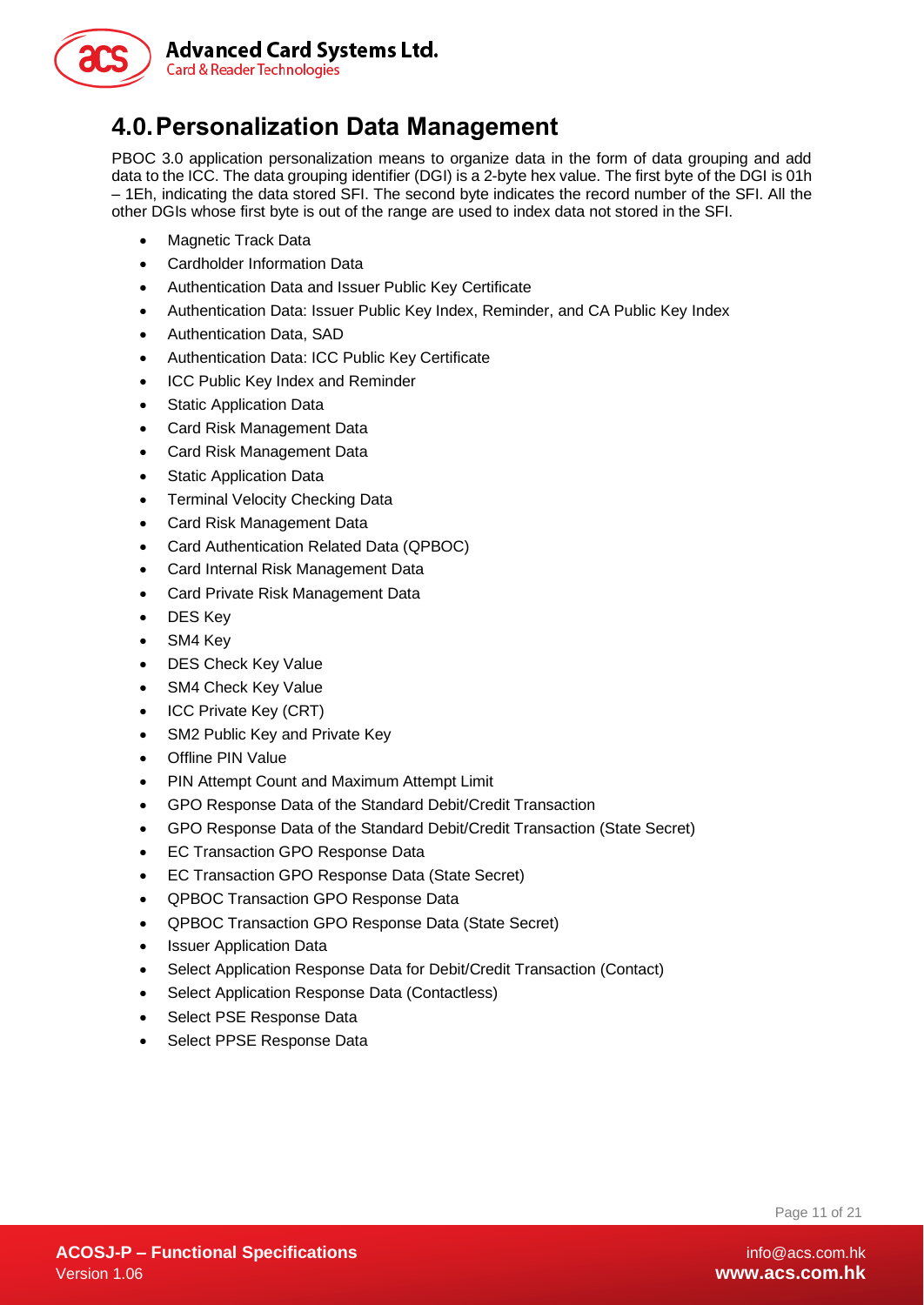

# <span id="page-11-0"></span>**5.0.Safety Management Mechanism**

The ACOSJ-P card is a Java card of an open platform. Its security channel features conforms to GP2.2.1.

**Note:** For details about the security management methods, please refer to **Global Platform Card** *Specification Version 2.2.1.*

The ACOSJ-P card is also a PBOC 3.0 debit/credit application that meets all security requirements listed in PBOC 3.0 – Part 7: Debit/Credit Application Card Security Specifications. This chapter only describes security features of ACOSJ-P card personalization and application transactions.

#### **Security Management Parts:**

- Card personalization security management.
- Security management of PBOC 3.0 debit/credit application.

#### <span id="page-11-1"></span>**5.1. Session Key Calculation Method**

The ACOSJ-P card adheres to security management of Secure Channel Protocol 02 (SCP02). This section mainly describes how to calculate SCP02 session keys.

*Note: For details about security management, please refer to Global Platform Card Specification Version 2.2.1.*

Personalization keys KENC, KMAC, and KDEK diversify their dispersing factors to generate personalization session keys SKUENC, SKUMAC, and SKUDEK. The diversification encryption algorithm is 3DES (CBC) and the initial vector.

Page 12 of 21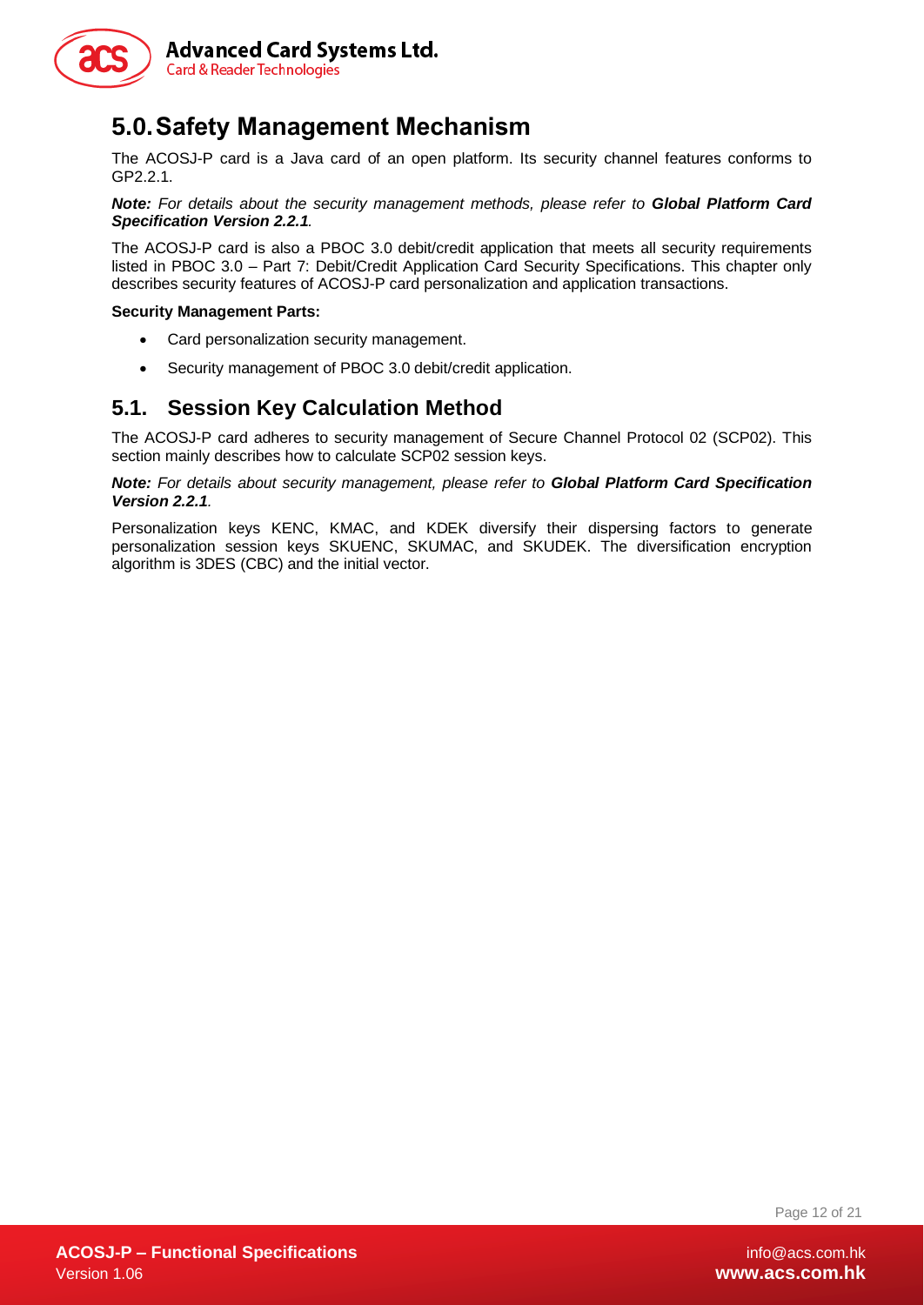

**Advanced Card Systems Ltd. Card & Reader Technologies** 

# <span id="page-12-0"></span>**6.0. Personalization Command**

Card personalization indicates card operations required by a specific application. The main tasks of card personalization involve creating the application required file structure and writing data required by the application.

ACOSJ-P personalization includes Payment System Environment (PSE) personalization and debit/credit application personalization. PSE personalization does not need to initiate a session. After selecting a PSE application, directly send the personalization command. Debit/credit application personalization needs to send a successful session to the secure channel. All subsequent personalization commands are performed in this session.

The PSE and PBOC 3.0 debit/credit application instances must be installed before personalization of the ACOSJ-P card.

#### <span id="page-12-1"></span>**6.1. PBOC3.0 Debit/Credit Application Personalization Commands**

#### <span id="page-12-2"></span>**6.2. INITIALIZE UPDATE**

The INITIALIZE UPDATE command is used to initiate an ICC secure channel session while the personalized device authenticates card effectiveness. If the secure channel is corrupted or was not created, subsequent personalization commands will not precede.

The command is prohibited after packet data are completely stored (personalization is complete).

#### <span id="page-12-3"></span>**6.3. EXTERNAL AUTHENTICATE**

During the secure channel session, the EXTERNAL AUTHENTICATE command is used by the card to authenticate the host and determine the security level required by all subsequent commands. The EXTERNAL AUTHENTICATE command can only be executed after the INTIALIZE UPATE command is successfully executed.

The command is prohibited after packet data are completely stored (personalization is complete).

*Note: The EXTERNAL AUTHENTICATE command is used in personalization. Its CLA is 84h, which is different from the [EXTERNAL AUTHENTICATE](#page-14-2) command (CLA=00h) in Section [7.9](#page-14-2).*

#### <span id="page-12-4"></span>**6.4. STORE DATA**

The STORE DATA command is used to download personalization packet data from the personalization device to an ICC. This command can be executed after the EXTERNAL AUTHENTICATE command is successfully executed. The data protection level of the STORE DATA command is determined by the EXTERNAL AUTHENTICATE command.

The command is prohibited after packet data are completely stored (personalization is complete).

Page 13 of 21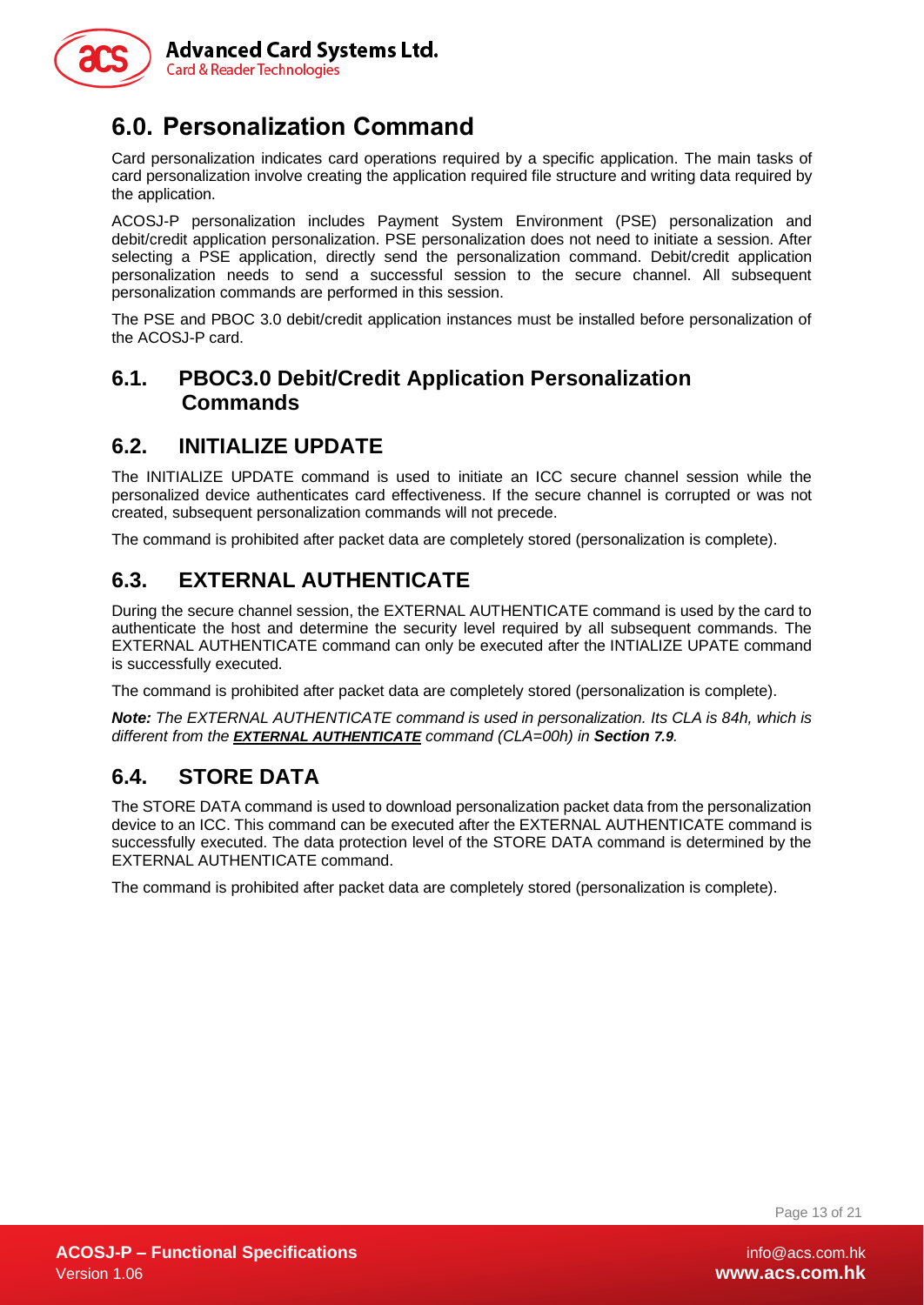

# <span id="page-13-0"></span>**7.0.PBOC 3.0 Debit/Credit Application Dedicated Commands**

#### <span id="page-13-1"></span>**7.1. SELECT**

The SELECT command is used to select ICC supported applications and obtain card supported application information including the directory name of the payment system environment (PSE) and PBOC 3.0 debit/credit applications supported by the card. After the commands are successfully executed, the PSE and debit/credit application are set. Subsequent commands are applicable to this application.

#### <span id="page-13-2"></span>**7.2. READ RECORD**

The READ RECORD command is used to read a file record from a linear record file, or reads records included in the response returned by the ICC. JR/T 0025 describes SFIs in the range of 1-10, and the record structure is a BER-TLV structure data object. JR/T 0025 does not describe SFIs out of the range 1-10.

The READ RECORD command is not restricted by application temporary blocking, but restricted by the application permanent blocking and card blocking.

#### <span id="page-13-3"></span>**7.3. GET DATA**

The GET DATA command is used to obtain an elementary data object, which is not encapsulated in a record, from the current application. The response data field contains the elementary data object specified by the command packet P1P2.

The GET DATA command is not restricted by the application temporary blocking, but restricted by the application permanent blocking and card blocking.

#### <span id="page-13-4"></span>**7.4. GET RESPONSE**

The GET RESPONSE command is used to transmit part of APDU data from a card to an interface device.

Some commands return the status 61xx, with the xx value indicates the actual length of the returned response bytes.

#### <span id="page-13-5"></span>**7.5. GET PROCESSING OPTIONS**

The GET PROCESSING OPTIONS (GPO) command is used to start transactions inside the ICC. GPO informs the ICC of starting the transaction. Every time the GPO command runs successfully, the ATC increases by 1. When the ATC increases to FF FFh, the application will be permanently blocked and 6283 is returned for all subsequent commands.

The GPO command can be executed only one time during each transaction.

The GPO command is not restricted by the application temporary blocking, but is restricted by the application permanent blocking and card blocking.

#### <span id="page-13-6"></span>**7.6. INTERNAL AUTHENTICATE**

The INTERNAL AUTHENTICATE command triggers the card to use the random number and data received from the terminal and the private key stored in the card to compute the signed dynamic application data. This command is used in dynamic data authentication (DDA) of PBOC 3.0 debit/credit transactions. The INTERNAL AUTHENTICATE command can be executed only when a card application supports DDA.

The INTERNAL AUTHENTICATE command is not restricted by the application temporary blocking, but restricted by the application permanent blocking and card blocking.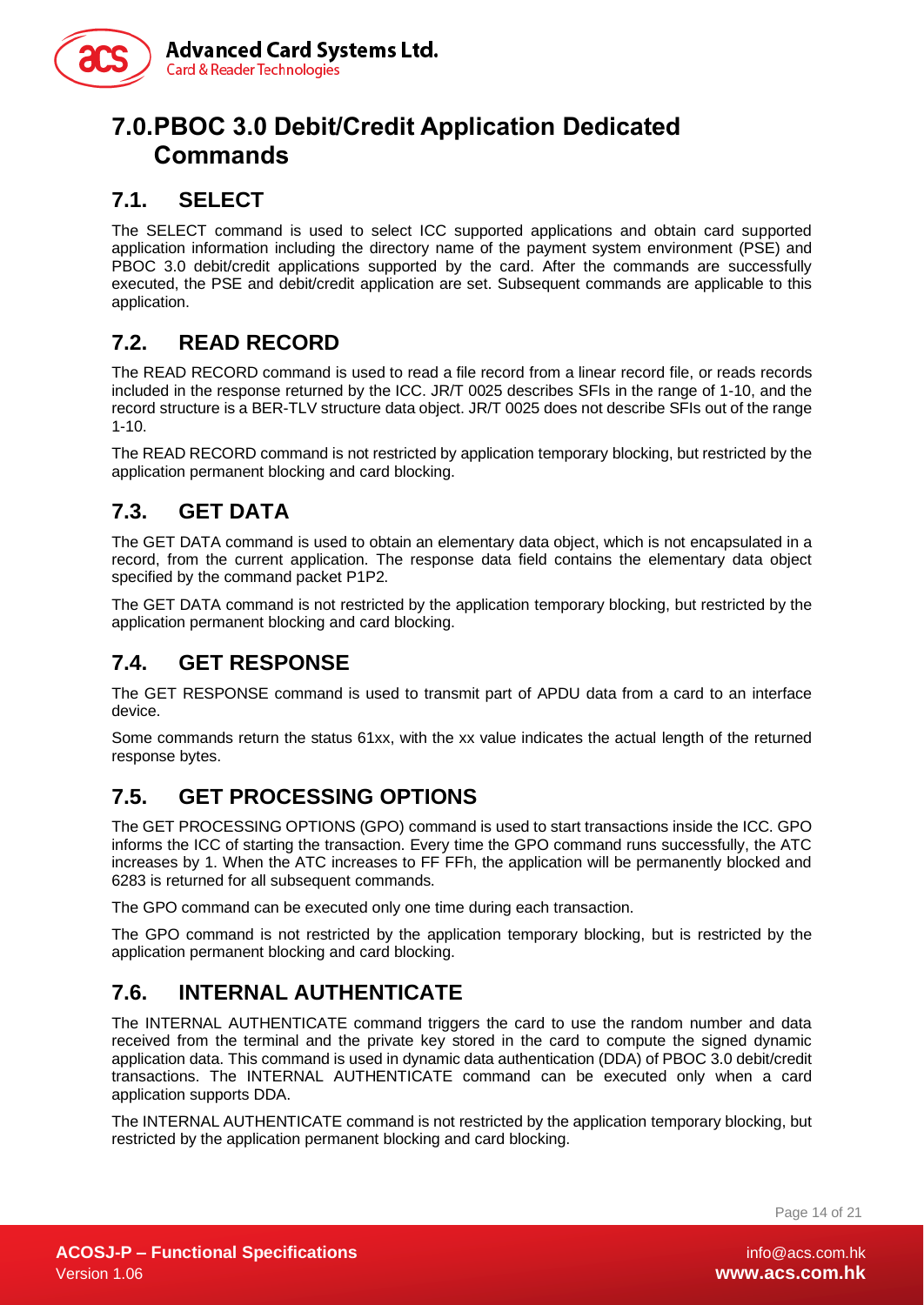

#### <span id="page-14-0"></span>**7.7. VERIFY**

The VERIFY command is used by the ICC to compare the PIN stored in the card with the PIN provided by the terminal. This command is used when offline PIN verification is selected from the cardholder verification method (CVM) list.

The VERIFY command can only be ran when the card supports the CVM. The PIN will be blocked if the number of consecutive failures reaches the maximum value set in the error counter.

#### <span id="page-14-1"></span>**7.8. GENERATE AC**

The GENERATE AC command is used to transmit the transaction related data from a terminal to a card. After behavior analysis, the card calculates and returns an application cryptogram (AC) defined by JR/T 0025 to the terminal. Contents of the AC may be Application Authentication Cryptogram (AAC), Authorization Request Cryptogram (ARQC), or Transaction Certificate (TC).

Before the GENERATE AC command, the card should have received the GPO command notifying that the transaction is started. 6985 is returned for the GENERATE AC command over two times.

If an application is temporarily blocked, the GENERATE AC command always returns the AAC response.

#### <span id="page-14-2"></span>**7.9. EXTERNAL AUTHENTICATE**

The EXTERNAL AUTHENTICATE command requests the card application to authenticate a cryptogram for issuer authentication.

Before the EXTERNAL AUTHENTICATE command, the card should have received the GPO command. The EXTERNAL AUTHENTICATE command can be executed only once during one debit/credit transaction. If external authentication fails, the card will record the issuer authentication failure.

*Note: This EXTERNAL AUTHENTICATE command is used in debit/credit transactions. In this command, CLA=00h is used, which is different from the [INITIALIZE UPDATE](#page-12-2) command in Sectio[n 6.2](#page-12-2) (CLA=84h, used in personalization).*

#### <span id="page-14-3"></span>**7.10. APPLICATION BLOCK**

The APPLICATION BLOCK command is an issuer script command. It is used to block the current application making the application invalid.

After the application is blocked, the response code 62 83h is returned for the SELECT command, and the application always returns AAC instead of AC as a response for the GENERATE AC command.

#### <span id="page-14-4"></span>**7.11. APPLICATION UNBLOCK**

The APPLICATION UNBLOCK command is an issuer script command. It is used to restore an application currently blocked. After the APPLICATION UNBLOCK command is successfully executed, application restrictions caused by blocking will be removed.

#### <span id="page-14-5"></span>**7.12. CARD BLOCK**

The CARD BLOCK command is an issuer script command. It is used to permanently terminate all applications in the ICC.

When the CARD BLOCK command is executed successfully, the status code 6A 81h is returned for all subsequent SELECT commands, and all other commands are prohibited.

Page 15 of 21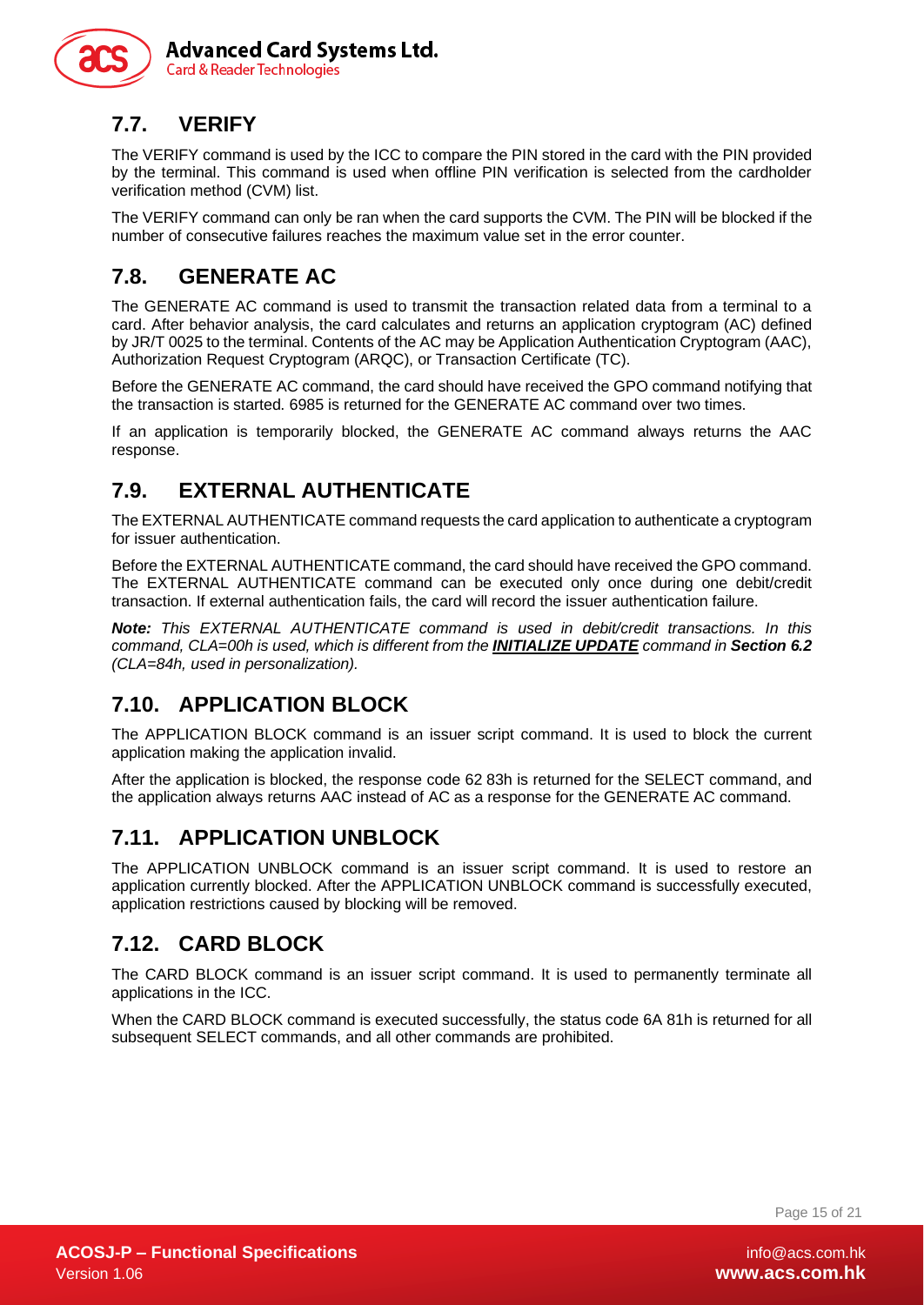

# <span id="page-15-0"></span>**7.13. PUT DATA**

The PUT DATA command is an issuer script command. It is used to modify values of some basic data objects in a card. It is effective only for tagged data. After successful personalization, this command can be used to modify a data object only if the data object is allowed to be updated according to PBOC 3.0 or self-defined rules.

## <span id="page-15-1"></span>**7.14. PIN CHANGE/UNBLOCK**

The PIN CHANGE/UNBLOCK command is an issuer script command. It is used by the issuer to unblock the PIN, or unblock and change the PIN at the same time. After the command is successfully executed, the value of the PIN attempt counter will be reset to the maximum value.

If the command contains PIN data, the data should be encrypted for confidentiality.

### <span id="page-15-2"></span>**7.15. UPDATE RECORD**

The UPDATE RECORD command is an issuer script command. It is used to modify the content of a record in the record file. The modified content is in the command data field.

Page 16 of 21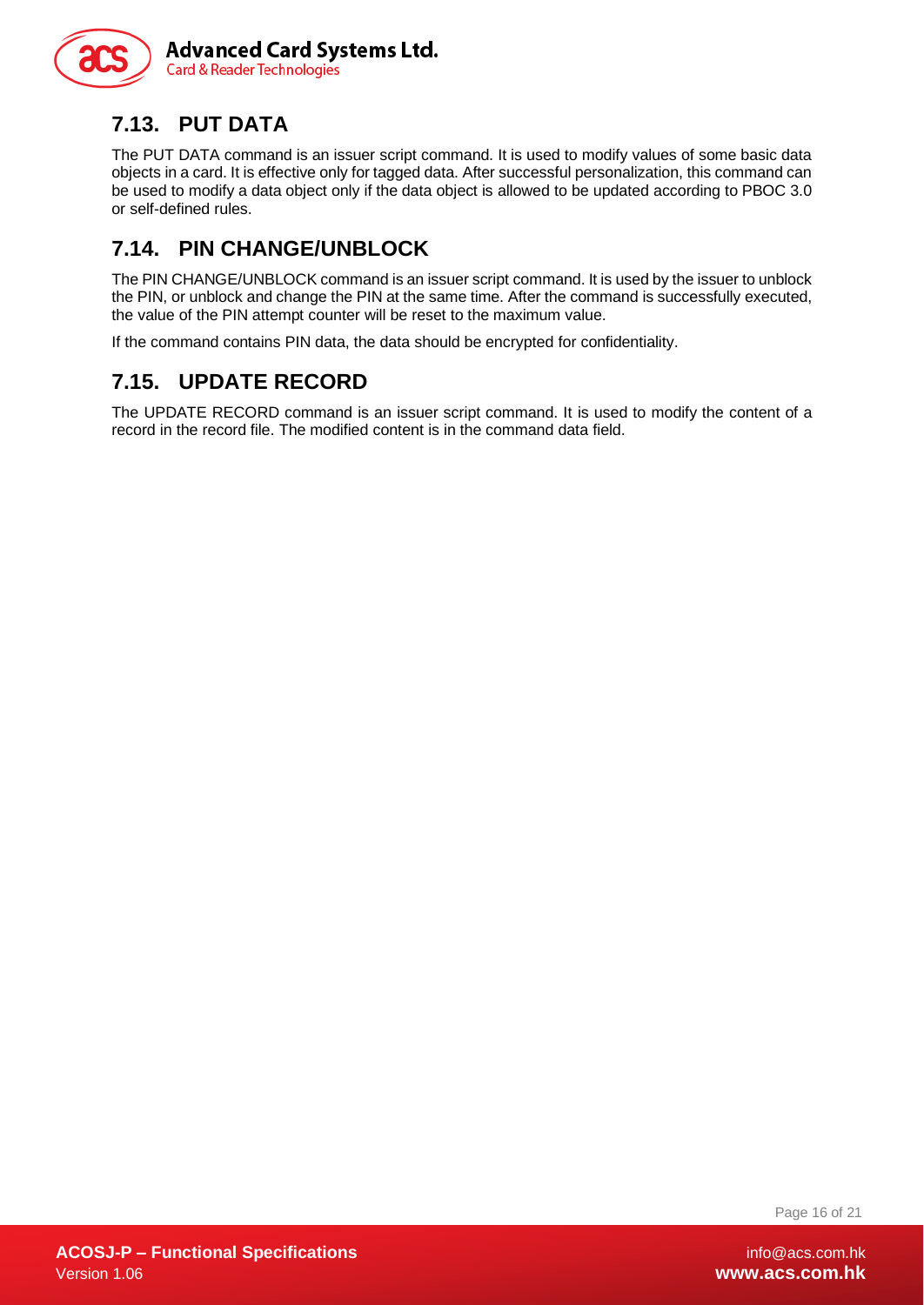

# <span id="page-16-0"></span>**8.0.Transaction Process**

#### <span id="page-16-1"></span>**8.1. QPBOC Transaction Process**



<span id="page-16-2"></span>**Figure 2**: ACOSJ-P Support QPBOC Transaction Process

Page 17 of 21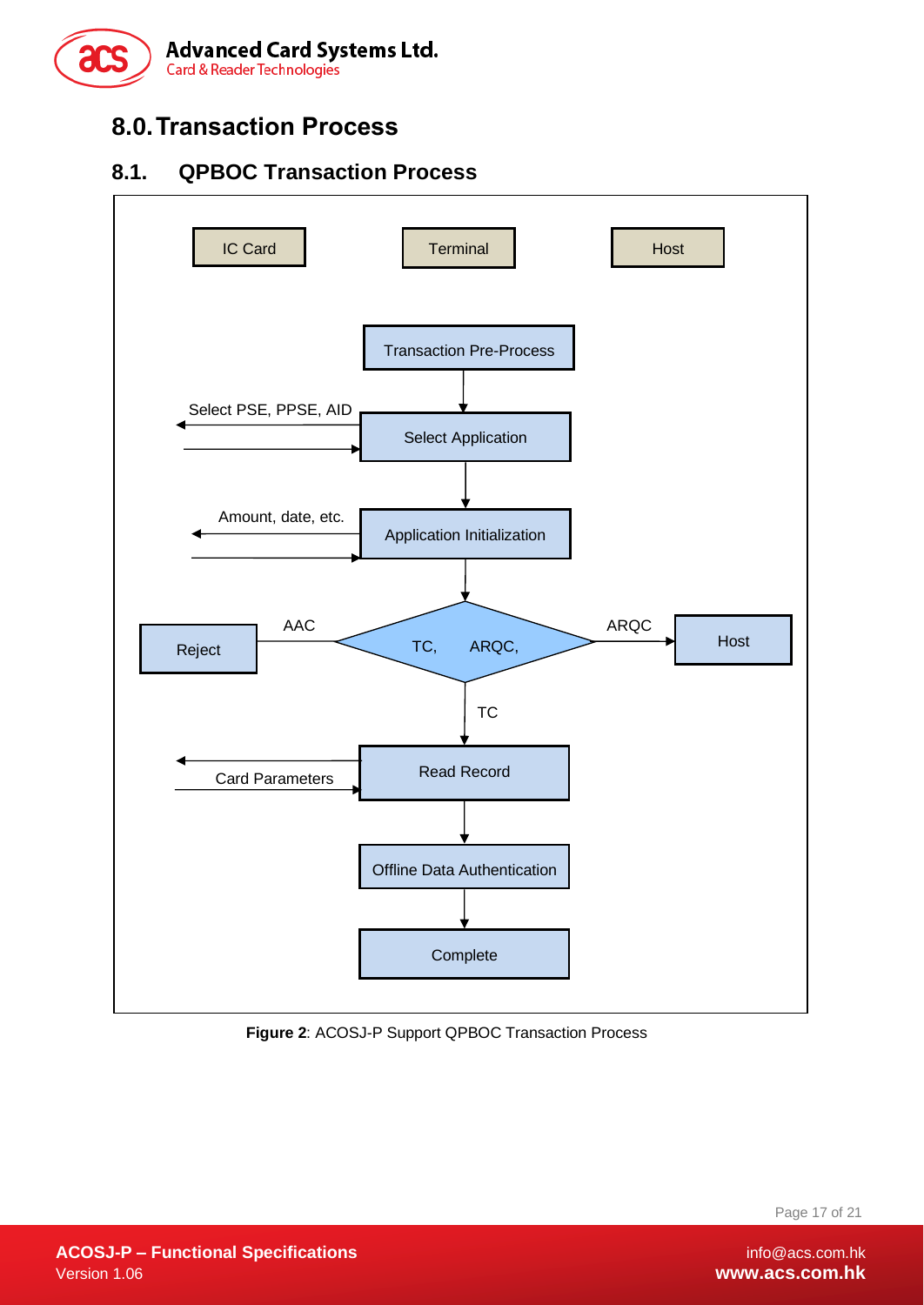

### <span id="page-17-0"></span>**8.2. Debit/Credit (EC) Transaction Process**



Page 18 of 21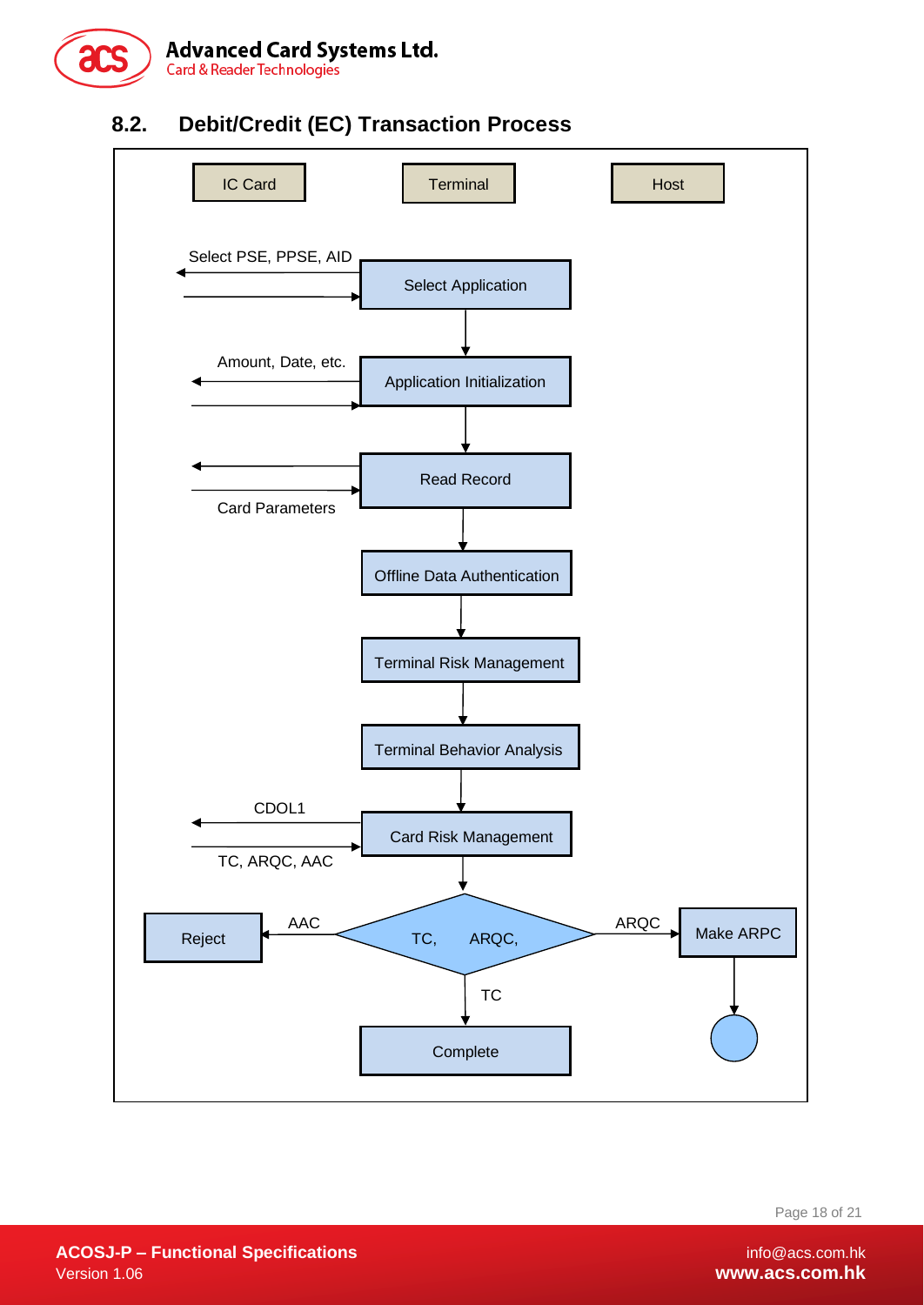Advanced Card Systems Ltd.<br>Card & Reader Technologies





<span id="page-18-0"></span>**Figure 3**: ACOSJ-P Support Standard PBOC3.0 Debit/Credit Transaction Process

Page 19 of 21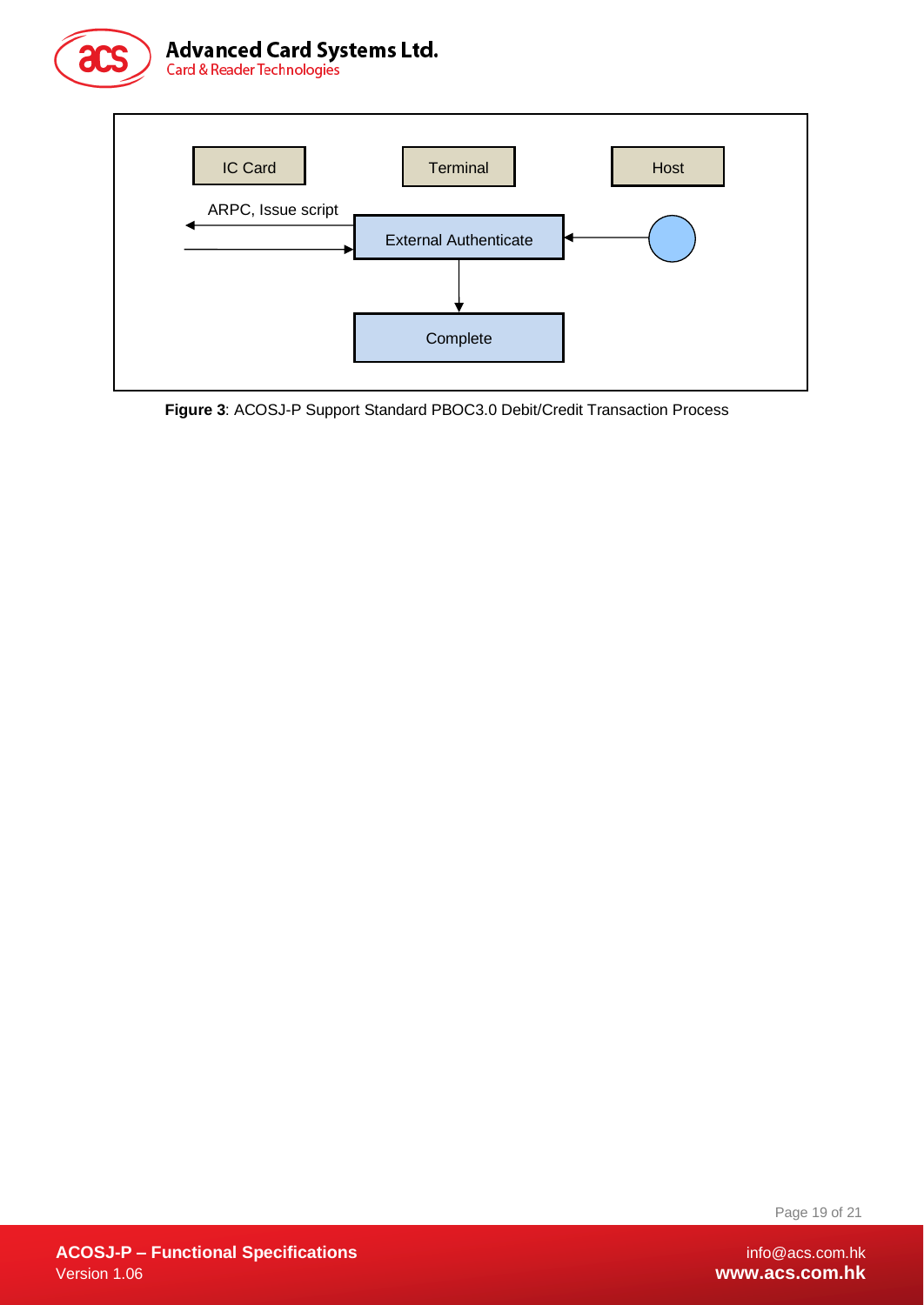

# <span id="page-19-0"></span>**9.0.Life Support Application**

These products are not designed for use in life support appliances, devices, or systems where malfunction of these products can reasonably be expected to result in personal injury. ACS customers using or selling these products for use in such applications do so on their own risk and agree to fully indemnify ACS for any damages resulting from such improper use or sale.

Page 20 of 21